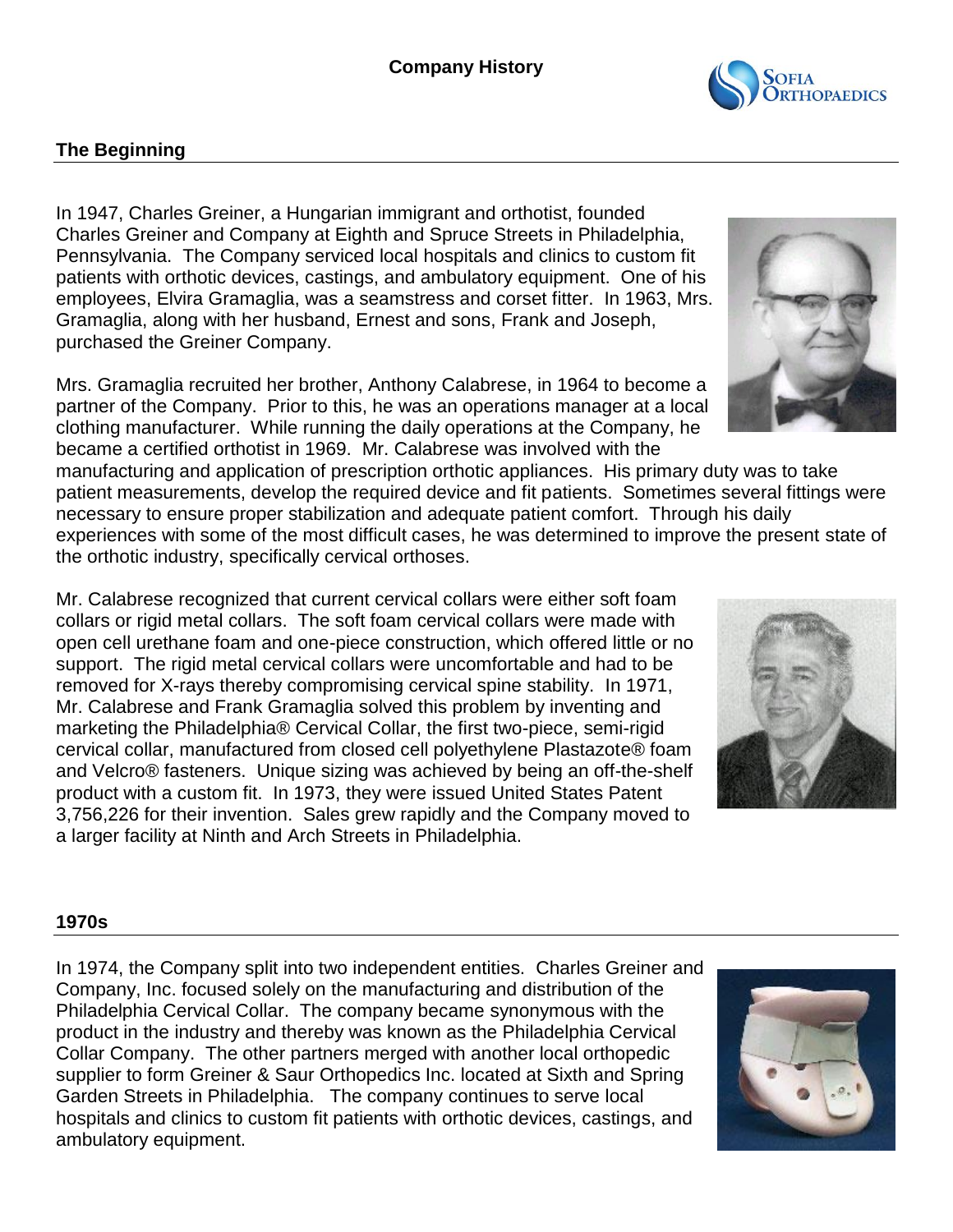The Company, with three full time employees, directed all of its attention to the manufacturing and marketing of its sole product, the Philadelphia Cervical Collar. Mr. Calabrese handled all marketing and sales efforts, as well as managing the daily operations. After a year of operation in Florida, the Company relocated its operation to Westville, New Jersey in 1978. During the first four years of its operation, the Company's niche market grew establishing itself as a leading manufacturer in the orthopedic soft goods industry with a revolutionary product.

# **1980s**

In 1981, Anthony Calabrese brought his son, Salvatore, into the business. Salvatore began to learn every aspect of the manufacturing process while attending college and during summer breaks. In 1988, after graduation, Salvatore joined the company on a full time basis. Once he firmly understood the manufacturing side of the business, he became interested in office procedures.



Being a small family business, ordering, invoicing, purchasing, and payments were all done by hand. Salvatore decided that the company needed to move forward and purchase a computer system. After several months, he had

implemented the computerization of the accounting and daily office administration tasks.

Mr. Calabrese continued to invent and acquire new products related to cervical orthoses and attachments; the Philadelphia Tracheotomy Cervical Collar in 1983 and the Philadelphia Stabilizer in 1984. In 1987, Mr. Calabrese realized that paramedics and emergency technicians were using his cervical collars to stabilize their patients at the scene of accidents and during pre-hospital transport. To meet the needs of this market segment, he developed the Emergency Medical Philadelphia Cervical Collar. Soon after, attachments for the new cervical collar were introduced to further immobilize the cervical spinal region.

The Company moved into a 35,000 square foot building, which contained its offices, warehouse and operations in 1988 to accommodate its exponential growth.

## **1990s**

After the passing of Anthony Calabrese in 1990, the daily operations of the Company were managed by Salvatore, who had become President. In 1991, his sister Carolyn, joined the company to assist him in the office. Carolyn had a background in Human Resources, Marketing and Customer Service. She was a perfect compliment to Salvatore's management capabilities.

Salvatore and Carolyn's ability to resolve several company matters enabled them to focus on product re-alignment, research and development, and machinery procurements.

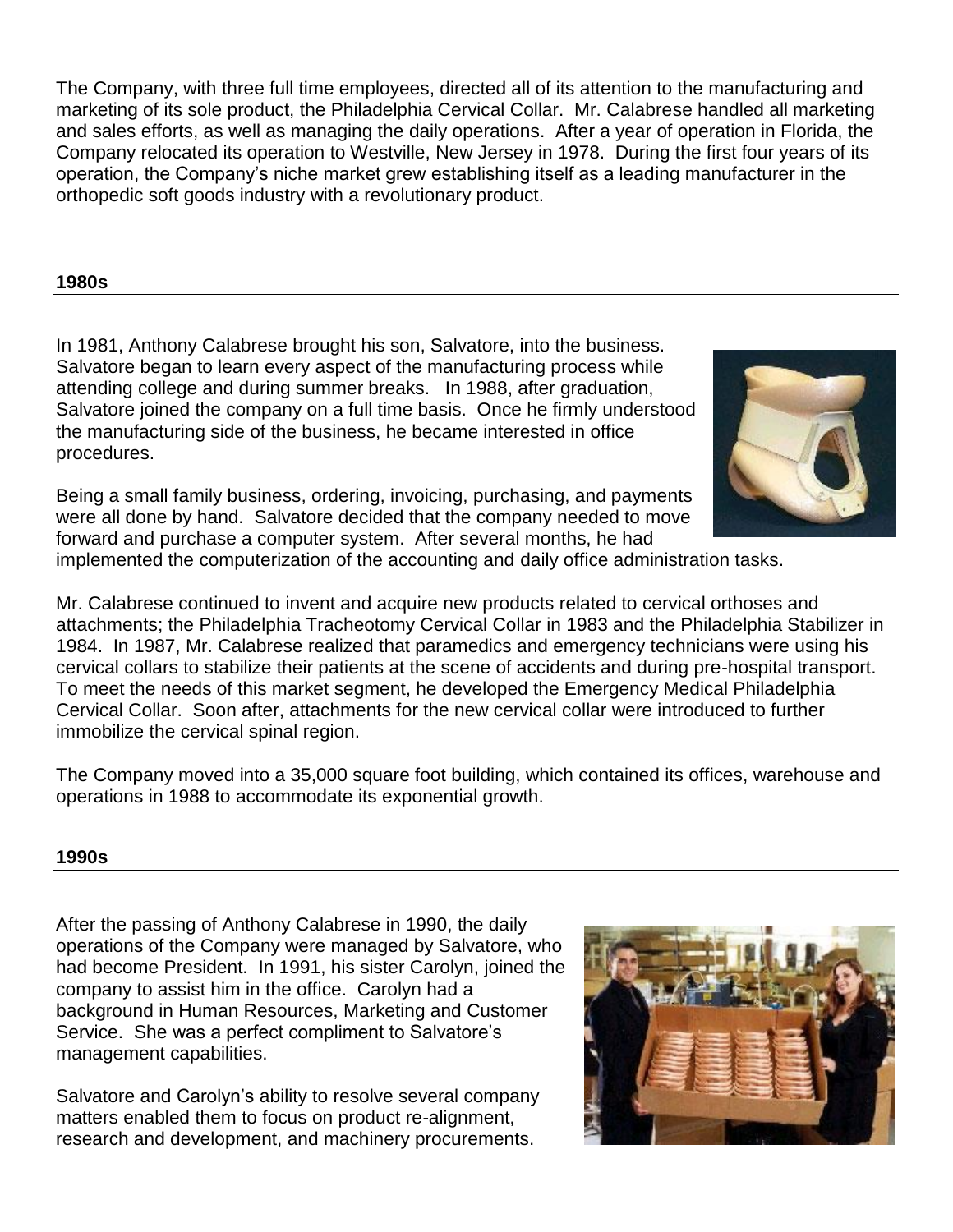In 1994, they introduced the Philadelphia Liner, which is designed to enhance the patient's level of comfort while wearing the Philadelphia Cervical Collar. The Philly® One-Piece™ Extrication Collar was invented in 1995 to meet the requirements of the emergency medical field for flat extrication collars.

In 1999, Salvatore and Carolyn focused their attention on product development and expansion into new orthopedic and emergency medical markets. They introduced the Philly EMT's Choice® Extrication Collar, a multi-height adjustable collar for the emergency medical field. This product significantly reduces the quantity of collars needed on rescue and EMT vehicles, which have limited space. Another product for the emergency medical field introduced this year was the Philly Bloc-Head® Cervical Immobilization Device, a disposable device that is fastened to a backboard and positions the patient's cervical region in neutral alignment during transportation.

In an effort to answer the needs of the long-term care market, they introduced the Philadelphia A-Series® Collar with removable Orthowick® foam pads that wick away moisture and increase patient comfort.

## **2000s**

Salvatore and Carolyn decided to prove their commitment to their father's vision by erecting a state-of-the-art 52,000 square foot building located in the Mid Atlantic Corporate Center in Thorofare, New Jersey. In addition, they have invested in their Company by upgrading office technologies and automating product processes and material handling.

Although their customers were satisfied with the Company's quality commitment, Salvatore and Carolyn decided that an independent authority should approve their



policies. In 2001, the Company was certified by ITS Intertek Services Corporation to be compliant with ISO 9002, EN 46002 and ISO 13488 international standards. In addition, the Company is a licensed FDA operator and all products are manufactured in accordance with MDD 93/42/EEC and 21 CFR 820 (GMP) standards and specifications.

The addition of the Philly Patriot® Collar, a multi-height adjustable extrication collar for both Adult and Pediatric sizes in 2002, allowed the Company to satisfy the ever-demanding needs of the pre-hospital industry. This product significantly reduces the quantity of collars needed on rescue and EMT vehicles, which have limited space.

In 2003, the Company expanded its offering collars specifically designed for the long-term care and rehabilitation markets with their C-Breeze® and Atlas® Collars. Both collars have removable laminate foam pad that wick away moisture and increase patient compliance.

Under the direction of Salvatore and Carolyn, the Company was able to realize its potential as a leading global designer and manufacturer of orthopedic products. This realization was further demonstrated in June 2005 when the Company was acquired by Royce Medical Holdings (RMH) and its subsidiaries, Royce Medical and Jerome Medical. In August 2005, Ossur, a trusted and leading global supplier of prosthetic and orthopedic devices acquired RMH thereby solidifying Ossur as the